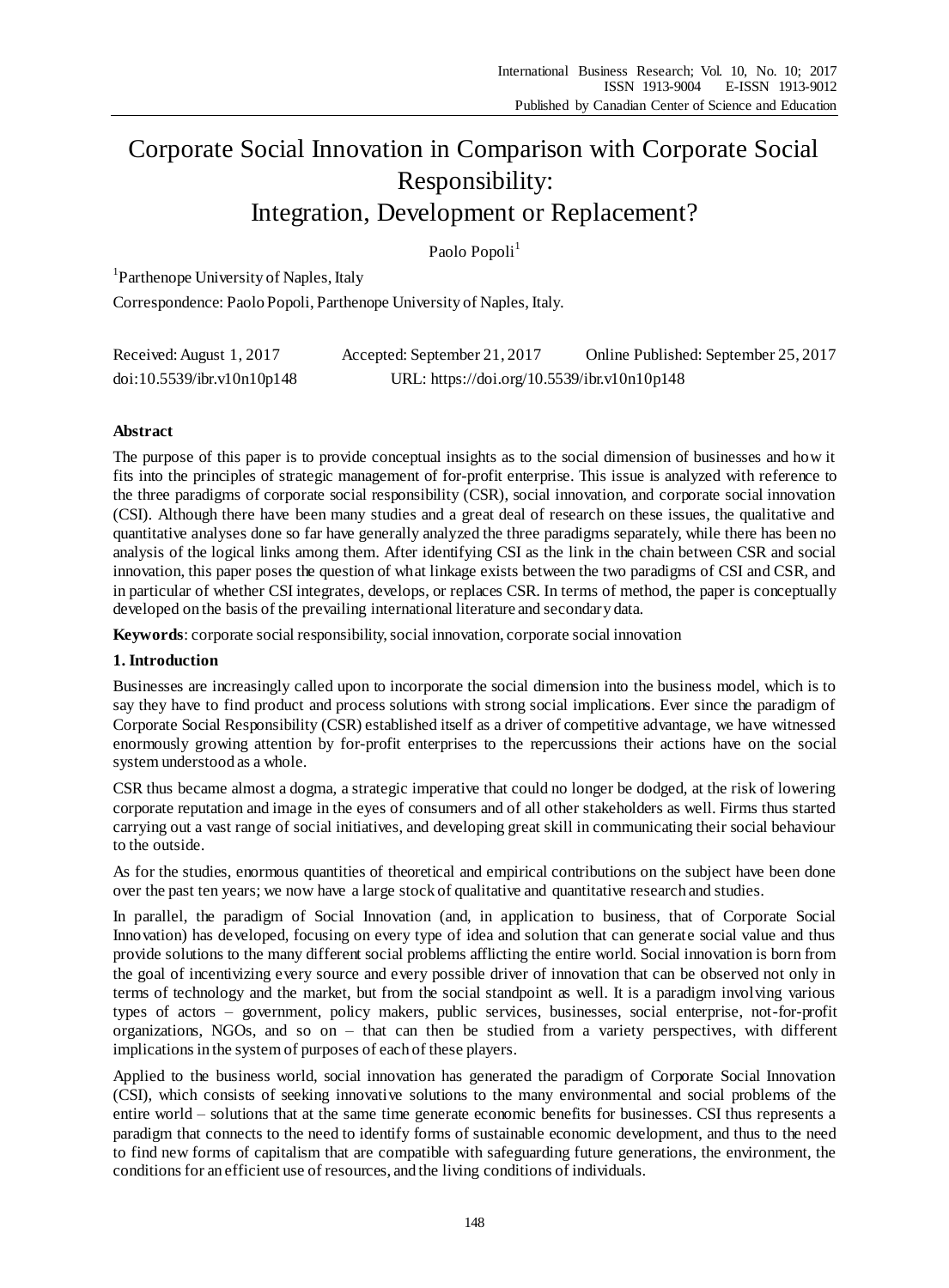The idea of this paper was born from these premises, with the aim of proposing a conceptual systemization of the three paradigms of CSR, social innovation, and CSI, with specific reference to for-profit enterprise. In particular, the aim of this paper is to more deeply examine the linkages among these three paradigms, and provide a response to the two interrelated research questions below:

*RQ1: Does the possibility exist of conceptualizing a logical link between CSR and social innovation?*

## *RQ2: What is the logical link between the CSI and CSR paradigms and, in particular, does CSI integrate, develop, or replace CSR?*

In light of these analysis objectives the paper develops as follows: first, a conceptual framework is provided that initially highlights the social dimension of businesses (paragraph 2), then the paradigm of corporate social responsibility and its evolution over time (paragraph 3), and lastly the paradigm of social innovation (paragraph 4); secondly, the paper's central theme – the relationship between the three paradigms of corporate social responsibility, social innovation, and corporate social innovation – is dealt with, providing a response to our research questions (paragraph 5); lastly, the conclusions of the work are summarized, and some indications as to possible directions for future research are provided (paragraph 6).

#### **2. Social Needs and For-profit Entrepreneurship**

The consideration of social needs within the context of entrepreneurial activities developed enormously starting from the second half of the 1980s, a time that witnessed a rapid spread of social activities and services to the benefit of disadvantaged people. These social activities and services were initially carried out within the context of social cooperatives, benefitting the cooperative's members, and then extended their field of action to the benefit of society at large (Defourny and Nyssens, 2012). This development of the social cooperatives gave rise to what was later to be called "social enterprise," characterized by social ends being pursued in combination with the performance of an economic activity that addresses the market and is managed with business logic (Reis and Clohesy, 2001; Alter, 2007; P. Dacin, T. Dacin, and Matear, 2010; Weber, 2012).

Social enterprises operate in many areas, from healthcare to job integration problems, from disability to education and research, from environmental protection to culture and sports, and so on. According to Defourny and Nyssens (2012), social enterprises are "not-for-profit organizations providing goods and services directly related to their explicit aim to benefit the community. They rely on a collective dynamics involving various types of stakeholders in their governing bodies, they place a high value on their autonomy and they bear economic risks linked to their activity." They differ from traditional not-for-profit organizations in that the activities and the social purposes are carried out within the context of an entrepreneurial organization that operates on the market and makes profits to be reinvested in the activity. Therefore, social enterprises are a form of organization that differs from the commercial enterprise for its focus on social questions (Martin and Osberg, 2007), and from not-for-profit organizations for the increased financial sustainability and innovative activity (Madill, Brouard, and Hebb, 2010).

Therefore, social enterprise, although the most widespread form of social entrepreneurship, is not the only form. In fact, social entrepreneurship is also carried out in other forms, that in each case involve combining social purposes and profit purposes, albeit in different measures and in accordance with a different hierarchy of the system of purposes. Starting from Alter's schematization (2007) of the forms of entrepreneurship, it is possible to circumscribe and identify the "social entrepreneurship area" that includes both the organizations that primarily pursue social purposes but do so while seeking profits, and those that primarily pursue profit but with a strong social characterization in their behaviour, in their products, or in their processes (Figure 1).

|                            |                                      |                            | SOCIAL ENTREPRENEURSHIP AREA           |                   |             |
|----------------------------|--------------------------------------|----------------------------|----------------------------------------|-------------------|-------------|
| A                          |                                      |                            |                                        |                   | F           |
|                            | with<br>Non-profit                   | Social Enterprise          | Socially                               | Corporation       |             |
|                            | Income-Generating                    |                            | Responsible                            | Practicing Social |             |
| Traditional                | Activities                           |                            | <b>Business</b>                        | Responsibility    | Traditional |
| Non-profit                 | • Mission Motive                     |                            | • Profit-making Motive                 |                   | For-Profit  |
| Stakeholder Accountability |                                      | Shareholder Accountability |                                        |                   |             |
|                            | Income reinvested in social programs |                            | • Profit redistributed to shareholders |                   |             |
| or operational costs       |                                      |                            |                                        |                   |             |

Figure 1. The social entrepreneurship area

Source: Our processing onAlter's data (2007)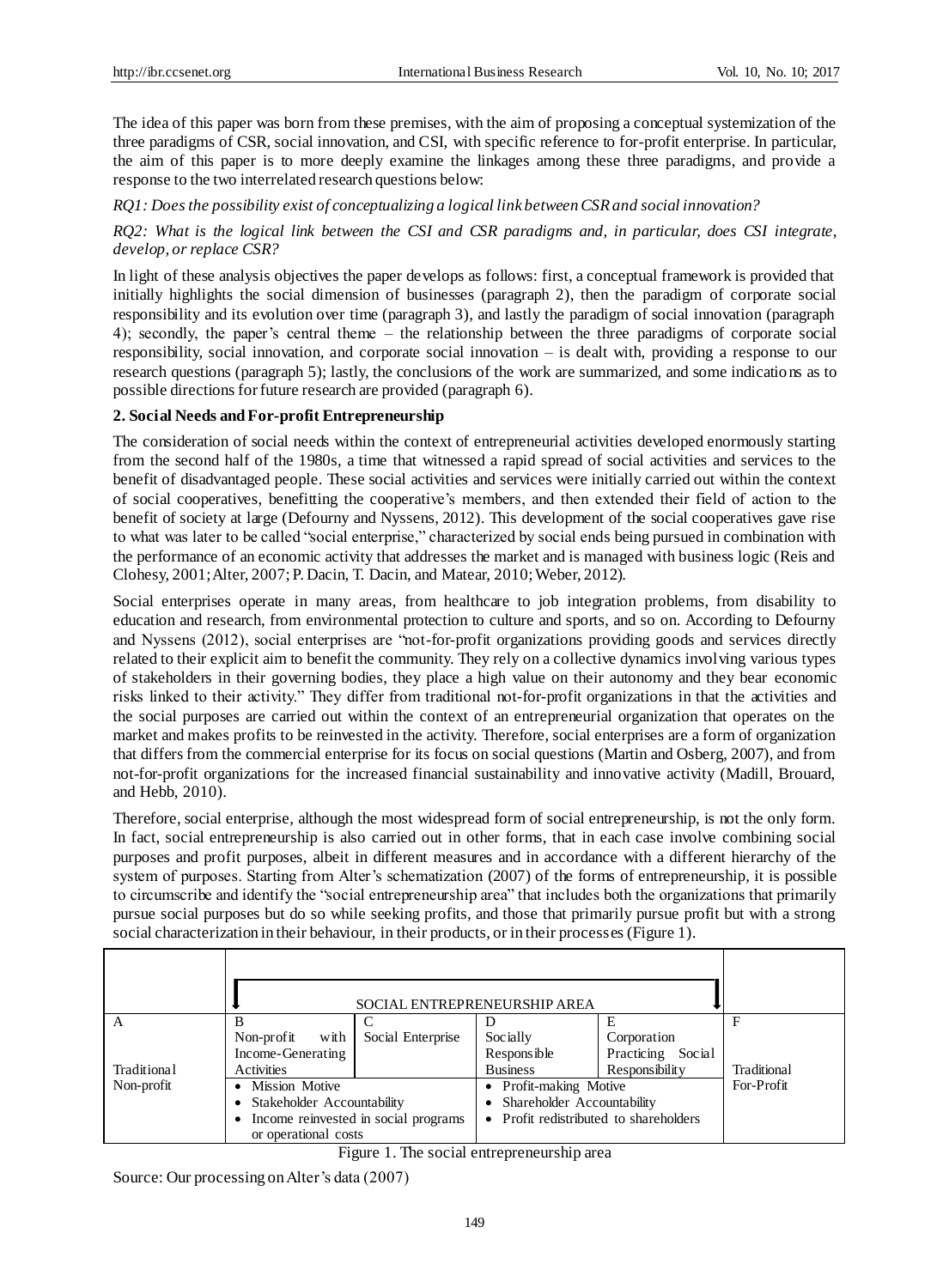If we exclude the traditional non-profit organizations on the one hand, and traditional for-profit enterprises on the other, the joining of social purposes and entrepreneurial logic may take on a number of different forms, that differ from one another in three main aspects:

- 1. the organization's basic mission, which may consist either of pursuing social purposes or of maximizing profit (mission motive versus profit-making motive);
- 2. the subjects considered by priority the recipients of the organization's action (stakeholder accountability versus shareholder accountability);
- 3. the role and allocation of the profit generated by commercial activities of goods or services (income reinvested in social programs or operational costs versus profit redistributed to shareholders).

Moving from left to right, the organizations become increasingly reliant on market revenue, generated by the sale of goods or services, while moving from right to left, the pursuit of social purposes increasingly becomes the element characterizing the organizations' basic mission. Therefore, the social entrepreneurship area depicted in Figure 1 shows the set of possible organizational configurations (B, C, D, and E) in which economic and social value are created simultaneously but in different doses, thereby excluding those organization in which one or the other is created (A and F).

Focusing now on organizational forms D and E, it may be noted that consideration of social needs by for-profit enterprises has its raison d'être in the conception of enterprise as a cell in an environmental system to which it belongs and that, through its behaviour, the firm itself partially determines.

In fact, today's firm is increasingly asked to legitimize itself under the dual economic and soc ial profile, and judgment by all its stakeholders is determined with respect to both dimensions of its operation, through the building of corporate reputation and image (Popoli, 2011). For this reason, it may be affirmed that one of the main drivers of competitive advantage which emerges today is the firm's capacity to be perceived by consumers and stakeholders as socially responsible (Becker-Olsen, Cudmore, and Hill, 2006; Sen and Bhattacharya, 2001).

On these bases, the concept of corporate social responsibility  $(CSR)$  – now a dimension of business wholly impossible to escape from – developed.

## **3. The Traditional CSR Approach and Its Evolution**

The meanings that Corporate Social Responsibility (CSR) can assume are numerous and varied (Dahlsrud, 2008), and they concern all aspects of the firm's activity that produce effects of a social and environmental nature (Whitehouse, 2006): employee working conditions and employment policies; the quality of products and services and the characteristics of the production processes; the publication of reports and all information that is furnished to third parties; relations with political, administrative and social institutions of the community in which the firm operates; the fiscal policies and methods of use of the resources which investors entrust to the firm in the form of shares and bonds; the relations between products, services and production technologies with the external natural environment.

The varying nature of stakeholders' expectations in the context of the firm's social responsibility creates a complex framework of *multidimensional social responsibility factors*, which are linked to economic, environmental and social issues. According to the *stakeholder theory* (Carroll, 1989; Clarkson, 1995; Donaldson and Dunfee, 1994; Frederick, Davis, and Post, 1992; Freeman and Reed, 1993; Jawahar and McLaughlin, 2001), the firm can no longer be considered apart from the expectations that its stakeholders have as to economic and financial performance, and the social behaviour and impact that the firm's action has on society and on the natural environment. And since, over time, the demand for social responsibility aimed at firms by stakeholders has gradually increased, firms have understood that social responsibility has become a driver of competitive advantage, since it makes it possible for all the stakeholders to receive certain important "intangible resources" like consensus, trust, and reputation; they have also understood that social responsibility, even when it is translated into increased costs, pays over the long term (Murray and Vogel, 1997; Sen and Bhattacharya, 2001). Therefore, with ever greater conviction, over time firms have engaged in ever more socially responsible conduct, and have included in the business's purposes respect for some important conditions, such as: do no harm to the environment; disclose financial performance honestly; treat employees fairly; turn a profit, pay taxes; communicate social and environmental commitment with honesty; use "responsibly-produced" raw materials; offer consumers the best value for their money.

In an initial phase of CSR being established, the main reason that led firms to seek consensus and trust through CSR practices was, in our opinion, that of showing they respected certain social and environmental constraints upon their action, driven by their strong concern over being in fact considered socially irresponsible. Respect for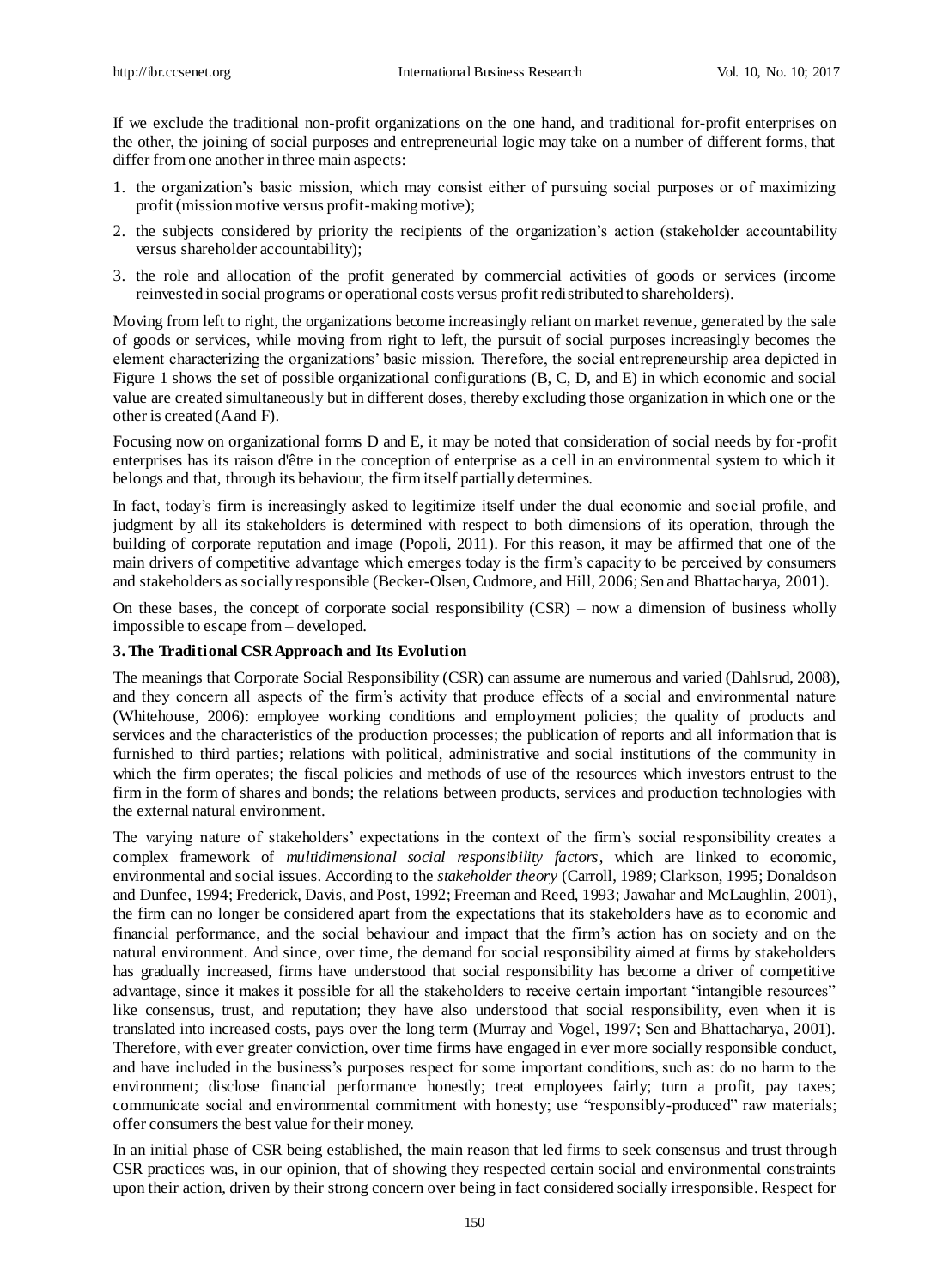these constraints was initially seen as a factor increasing costs – a factor that was accepted because it was necessary.

Later, the concept of CSR evolved due to the considerably increased "CSR demand" by stakeholders, connected with the whole world's growing awareness of the need to build conditions for a sustainable development and to find solutions for the many economic and social problems afflicting the entire global community. Therefore, new and pressing issues were formulated by the civil and political world, and these were also inevitably aimed at the world of businesses and at the logic of capitalistic systems (Balmer and Greysner, 2006; Dawkins and Lewis, 2003; Whitehouse, 2006). In particular, this new CSR demand consists of the fact that firms are being asked to take a "proactive" approach to social and environmental problems, and not to limit themselves to a stance of self-defence, or of mere compliance with rules and regulations. From this perspective, it is no longer enough for firms to engage in behaviour that causes no harm to society and the environment (treat employees equally, pay taxes, don't damage the environment; use raw materials responsibly, etc.); they are increasingly required to act proactively to make a contribution towards improving living conditions and social well-being. The new expectations in CSR thus regard actions aimed at improving environmental conditions, reducing poverty, resolving social problems, achieving economic stability, reducing human rights abuses, improving the educational expectations in the home community, and so on.

We find this evolution of the concept of CSR effectively described by Porter and Kramer (2006: p. 80), who state that "CSR can be much more than a cost, a constraint or a charitable deed – it can be a source of opportunity, innovation, and competitive advantage"; they add that "the success of the company and the success of the community become mutually reinforcing. Typically, the more closely tied a social issue is to the company's business, the greater the opportunity to leverage the firm's resources and capabilities, and benefit society" (p. 89). Moreover, as pointed out by Maignan and Ferrel (2004: p. 7), stakeholder's expectations entail "concern not only for issues that affect their own welfare, but also for issues that do not affect them directly."

#### **4. The Social Innovation Paradigm: "A More Creative Capitalism"**

Over the past decade, the paradigm of social innovation has been assertively maintained in the political and economic debate, especially in the Western world, and has seen increasing attention from scholars as well, with a proliferation of both theoretical and empirical research and analysis. The assumption for the spread of social innovation lies within the limits of the economic development model founded upon blind faith in technical progress and globalization, and in the consequent need to place the issue of sustainable development at the centre of politics and of economic activities (Murray, Caulier-Grice, and Mulgan, 2010).

Social innovation is a concept that presents a considerable evocative strength that revolves around social needs and the solutions that can be adopted to deal with them. In particular, social innovation is connected to the social needs necessary for individuals, like health, education, work, justice, and so on; it deals with problems that governments around the world appear unable to tackle with effective solutions, such as for example climate change, worldwide epidemics, chronic diseases, inequalities between countries, adolescents' difficult transition to adulthood, the dubious effectiveness of penal models, etc. Mulgan (2006); it places humankind at the centre of the debate over the concept of sustainable development; it requires technology and the economy to confront social needs, by orienting innovative processes towards results with a strong social dimension; it encourages individuals, groups, and political, social, and economic institutions to seek "new ideas that work in meeting social goals" (Mulgan, Tucker, Ali, and Sander, 2007), also through the integration and coordination of the resources that various subjects can put into play when producing a social innovation.

Phills, Deiglmeier, and Miller (2008) define social innovation as: "A novel solution to a social problem that is more effective, efficient, sustainable, or just than existing solutions for which the value created accrues primarily to society as a whole rather than private individuals."

As for the agents of social innovation, in addition to regarding all those organizations whose primary purposes are social (Mulgan, 2006), they may consist of any individual, group, organization, or network that combines a given social or environmental mission with innovation (Segran, 2009). Therefore, an innovative idea may spring from individuals, from social movements, from markets, or from governments, and it is thus not a field of exploration limited to social enterprises, governments, or the voluntary sector. "Social innovation" puts itself forward precisely as the paradigm inspiring government policies, behaviours of civil society, markets, and the economic world.

As for the role of businesses and of economic institutions, Bill Gates, the founder of Microsoft, in his commencement speech at Harvard in June 2007, stressed the need to promote a "more creative capitalism" that modified the market's way of working, through approaches generating profits while at the same time meeting the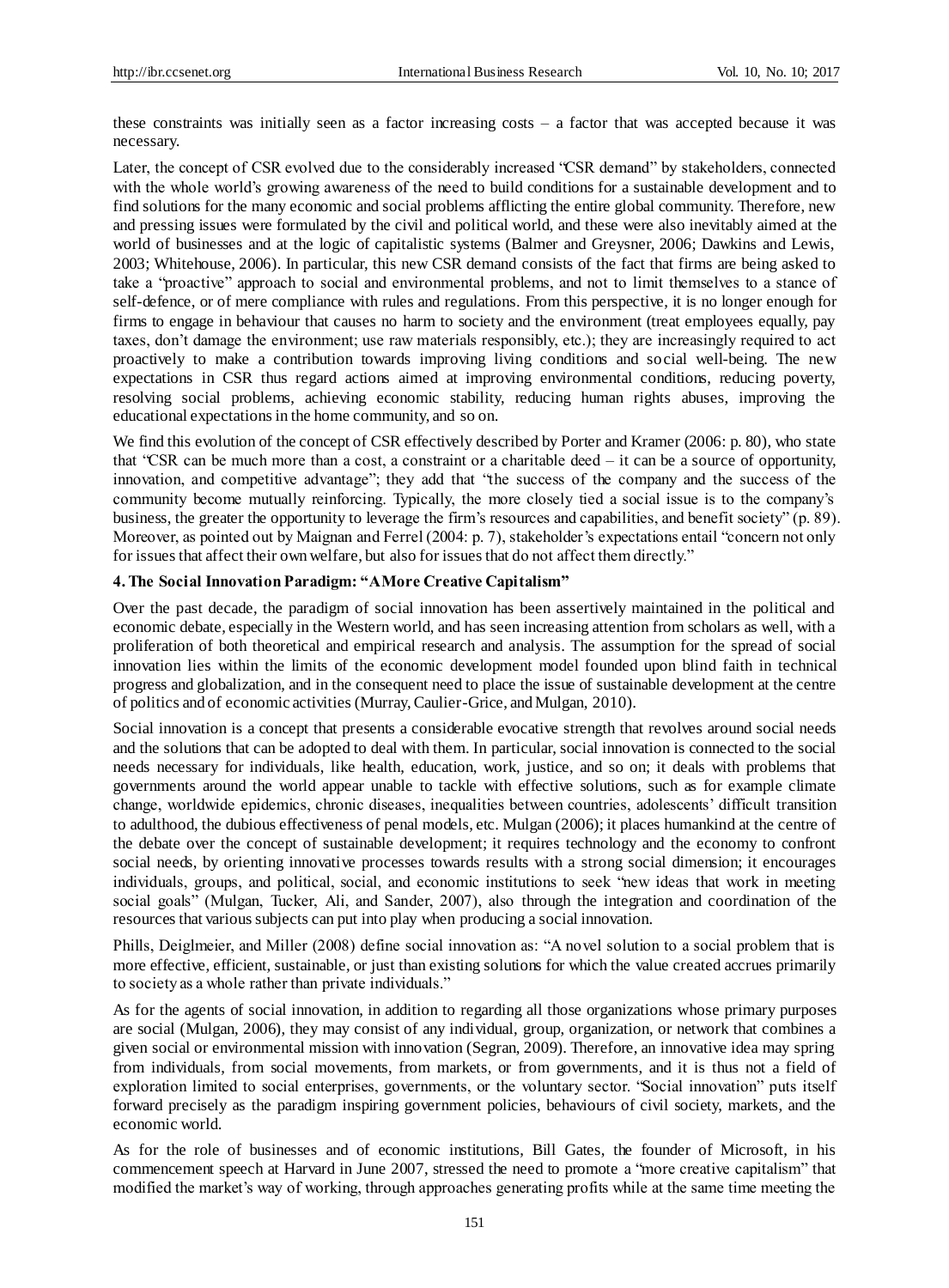needs of the poorer populations and, in general countering the world's iniquities and injustices. To face thes e large-scale problems, solutions based entirely on government grants, subsidy or charitable donations are not enough; long-term solutions originating from the market must be found. From this perspective, it is necessary to explore all the possibilities for being able to join the business's needs to social and environmental needs. For-profit enterprises can play a major role in this direction, representing a possible source of innovative approaches in the field of fair trade and social inclusion, in upgrading local territories, and in the field of healthcare, culture, and environmental protection (Bosma and Levie, 2010).

# **5. CSR, Social Innovation and CSI: A Conceptual Framework of Their Relationships**

The conceptual framework built through the separate examination of the paradigms of corporate social responsibility, social innovation, and corporate social innovation allows us at this point to develop our considerations with regard to the connections that exist between them, and to provide a response to our research questions.

As to whether it is possible to conceptualize the link between CSR and social innovation, we answer in the affirmative, holding that it may be seen in the context of the CSI paradigm, which may in our opinion be considered as the "contextualization of social innovation to the activity of businesses." Indeed, it is based on the assumption of being able to combine the search for innovative solutions to deal with social and environmental problems with the growth of businesses' competitive potential and their prospects for profit (Cescau, 2007; Drucker, 1984; J. G. Stead and W. E. Stead, 2014). In other words, corporate social innovation causes CSR to evolve towards a far more incisive role than in the past in helping to improve the economic, social, organizational, political, and cultural conditions of the external environment it works in. As we see it, the concept of corporate social innovation takes substance in the "application of the paradigm of social innovation in the business sphere," stimulating firms in rethinking their innovation processes, whether in new products, processes, business approaches or managerial cultures, towards solutions that have positive social impacts (Borzaga and Bodini, 2014; Cajaiba-Santana, 2014; Baker and Mehmood, 2015; Phillips, Lee, Ghobadian, O'Regan, and James, 2015).

Therefore, CSI is the terrain for innovation that makes it possible to achieve a social/competitive synthesis (Collis, Montgomery, Invernizzi, and Molteni, 2012), in which social value and economic value are created at the same time. Firms are thus in a condition of being able to increase their innovative capacity and augment their business by exploiting new markets and new needs in order to achieve economic success. Social questions thus do not remain at the margins of their business, and no longer generate costs for the firm, but become central elements of the business and generators of profit opportunities; they no longer stand apart from or worsen the goal of maximizing profits, but become an integral part of the goal of maximizing profits; in concrete terms, it is a matter of making social innovation a profit driver.

To conclude, as to our first question – "*Does the possibility exist of conceptualizing a logical link between CSR and social innovation?*" – we believe that the response lies in the meaning of the CSI paradigm, which is to say the search for social innovation solutions in accordance with and in the context of the business logic of maximizing profit.

As for the link that exists between CSI and CSR, it is first of all to be stressed that CSI may be considered a development of CSR, in that it confirms the overcoming of the traditional CSR approach of philanthropy, or a "logic of giving" (Cescau, 2007; Franz, 2010; McManus, 2008; Mulgan et al., 2007; Schorr, 2009). Moreover, while CSR is a concept in which firms are taking responsibility for their impact on society, CSI extends these one-sided actions to include both-side actions, since it can be understood as co-creation of value for business and society together with the emergence of new opportunities for cross-fertilization between commercial and social efforts (Groot and Dankbaar, 2014; Drucker, 2014).

While in the traditional CSR approach society benefits from the actions taken by firms, in CSI collaborative actions are taken by both sides to the benefit of both firms and society. While in CSR the beneficiaries of a given action are not tasked with achieving anything, or with achieving something that may provide self-help, in CSI the beneficiaries are called upon to take on a role of partnership and to take part in some way in carrying out social innovation; in CSI, they are thus not passive subjects receiving an action inspired by principles of charity and philanthropy, but they become players in the social innovation process. Therefore, in the CSI paradigm, there is a collaborative, synergistic effort between the firm and society, for the creation of "shared value" (Porter and Kramer, 2011).

The difference between CSR and CSI also regards the type of benefits that are produced for firms. While in the CSR approach the benefits are mainly indirect, and in particular linked to improving corporate image and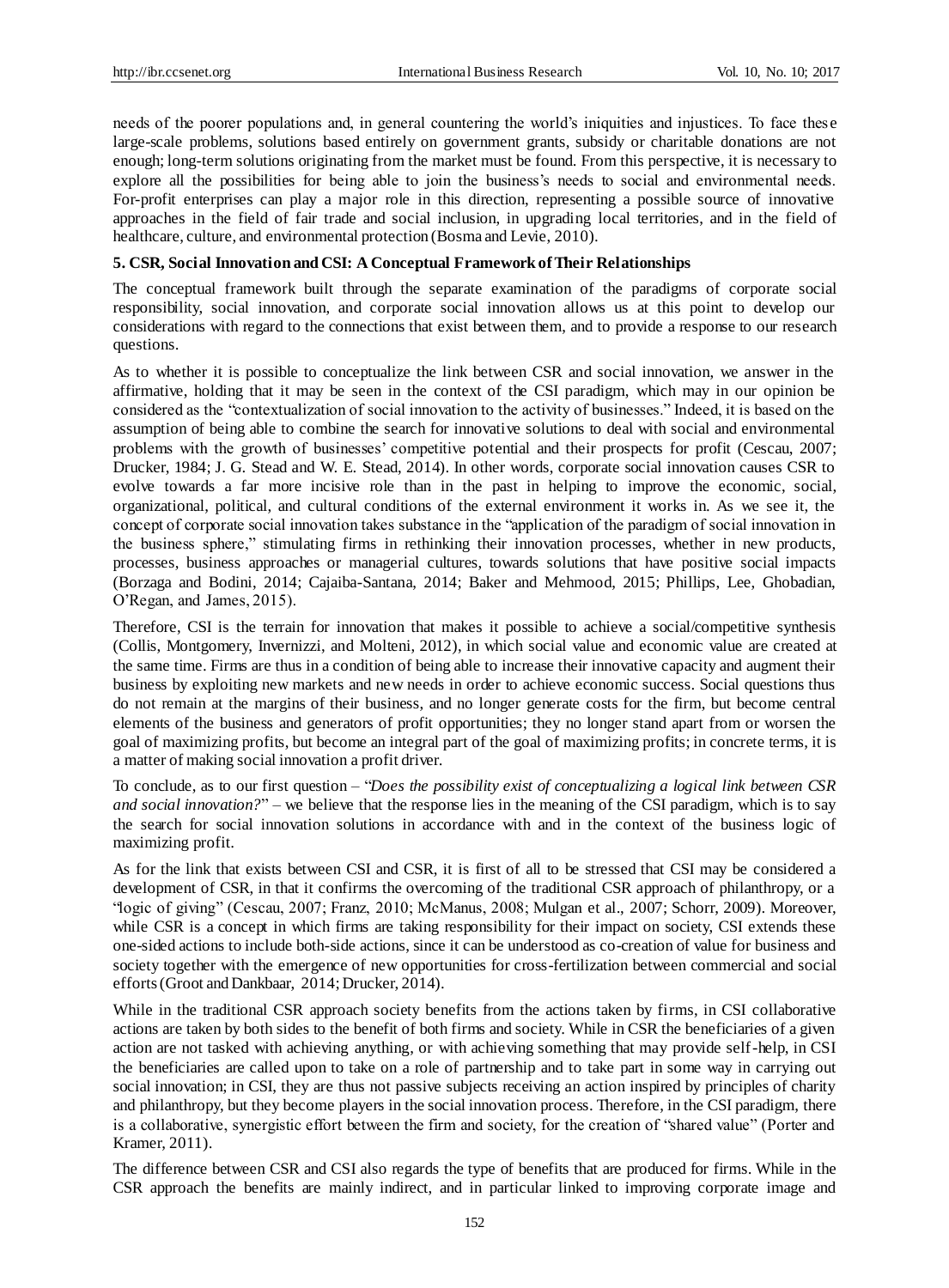reputation, in CSI the benefits are direct in nature, in that the firm exploits opportunities linked to social needs in order to develop the business through economic returns. Moreover, based on the collaborative and partnership relationship, the firm is able to gain more in-depth insight into the stakeholders' needs and expectations, and also benefits from the possibility of relying on the creativity, knowledge, and the innovative capacity that the stakeholders possess. CSI thus becomes the terrain for activating a multitude of innovation drivers, such as von Hippel's (2007) lead user approach, the open innovation approach by Chesbrough (2006), the open creativity approach (Steiner, 2009), society-driven innovation, stakeholder-driven innovation, and customer-driven innovation.

In conclusion, as to our second research question – "*What is the logical link between the CSI and CSR paradigms and, in particular, does CSI supplement, develop, or replace CSR?*" –we believe that although CSI may be considered an evolution of CSR, it remains significantly different from CSR from a number of standpoints. Therefore, in our opinion, the two paradigms represent two different modes on the basis of which the social dimension of business may be configured.

#### **6. Conclusion and Future Research**

In this paper, we have set ourselves the objective of providing a deeper conceptual examination of the social dimension of business, through the analysis of the paradigms of CSR, social innovation, and CSI. In particular, our interest was focused first on the existing link between CSR and social innovation, and then on that existing between CSR and CSI, the latter defined by us as the "contextualization of social innovation to businesses."

We thus formulated two related research questions that regarded the links between the three paradigms, and we reached the conclusion that, in the first place, CSR and social innovation are summed up in the paradigm of CSI and, in the second place, that CSR and CSI are two different ways in which the social dimension of businesses is manifested. In particular, even though CSI may be considered an evolution of CSR, there are many differences between the two paradigms.

In the first place, CSR and CSI are conceptually different, since the element that qualifies CSI, and that instead remains outside CSR, is the social connotation of the firm's business; in the second place, the benefits for the firm, connected with the pursuit of social goals – direct in CSI, and indirect in CSR – are different; in the third place, the way of pursuing social goals – through individual action in CSR, and action coordinated with other parties in CSI – is different; lastly, the approach that identifies what the activities, services, or processes with social relevance must be – "demand pull" in CSR, and "social innovation push" in CSI – is different. In sum, these are two paradigms that characterize in a different way the socially responsible action of for-profit enterprises – paradigms that, in our opinion, must be maintained conceptually distinct.

To conclude, the deeper conceptual examinations provided here are only a start on a path of comparative analysis among the three paradigms of CSR, social innovation, and CSI, and open many future directions of research. In the first place, it would be highly useful to investigate empirically what this paper analyzes only from the conceptual standpoint; secondly, it might be of help to analyze the three paradigms in different cultural settings, whose differences of meaning, if any, might furnish new starting points for reflection; lastly, it would also be interesting to apply the type of analysis proposed in this paper to specific economic sectors, with the aim of investigating whether there are any differences in the meanings of the three paradigms and in their relationships.

#### **References**

Alter, K. (2007). Social enterprise typology. *Virtue Ventures LLC*, *12*, 1-124.

- Baker, S., & Mehmood, A. (2015). Social innovation and the governance of sustainable places. *Local Environment*, *20*(3), 321-334[. https://doi.org/10.1080/13549839.2013.842964](https://doi.org/10.1080/13549839.2013.842964)
- Balmer, J. M. T., & Greysner, S. A. (2006). Corporate marketing. Integrating corporate identity, corporate branding, corporate communication, corporate image, and corporate reputation. *European Journal of Marketing*, *40*(7-8), 730-41. <https://doi.org/10.1108/03090560610669964>
- Becker-Olsen, K. L., Cudmore, B. A., & Hill, R. P. (2006). The impact of perceived corporate social responsibility on consumer behaviour. *Journal of Business Research*, *59*, 46-53. <https://doi.org/10.1016/j.jbusres.2005.01.001>
- Borzaga, C., & Bodini, R, (2014). What to make of social innovation? Towards a framework for policy development. *Social Policy and Society*, *13*(3), 411-421. <https://doi.org/10.1017/S1474746414000116>
- Bosma, N. S., & Levie J. (2010). *Global Entrepreneurship Monitor 2009 Executive Report*.

Cajaiba-Santana, G. (2014). Social innovation: Moving the field forward. A conceptual framework.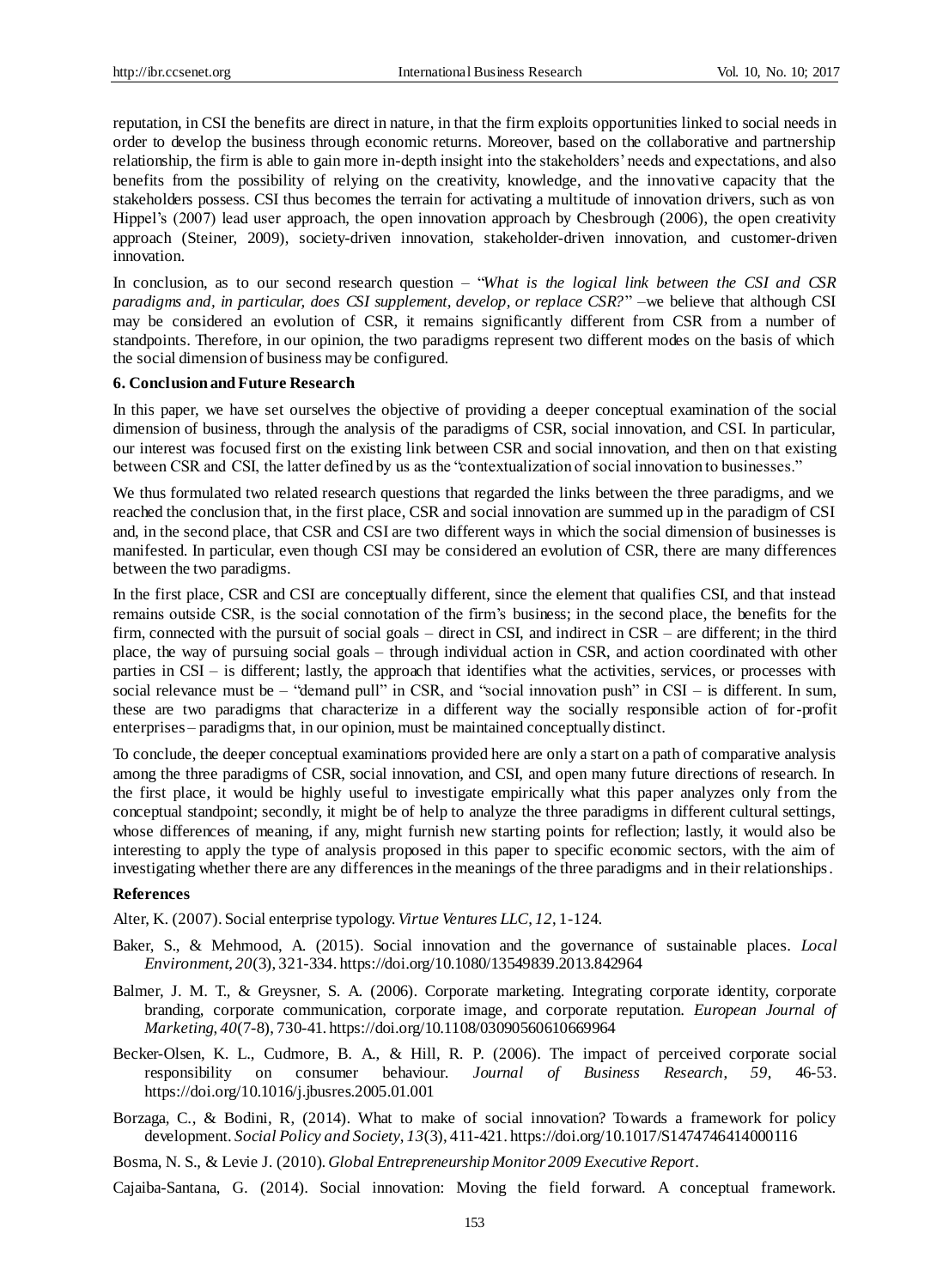*Technological Forecasting and Social Change*, *82*, 42-51. <https://doi.org/10.1016/j.techfore.2013.05.008>

- Carroll, A. B. (1989). *Business and society. Ethics and stakeholder management*. South-Western Publishing, Cincinnati.
- Cescau, P. (2007). *Beyond corporate responsibility: social innovation and sustainable development as drivers of business growth*. Speech at INSEAD's INDEVOR Alumni Forum on Integrating CSR into Business Strategy, Fontainebleau, 25 May.
- Chesbrough, H. W. (2006). *Open innovation: The new imperative for creating and profiting from technology*. Harvard Business Press.
- Clarkson, M. B. E. (1995). A stakeholder framework for analyzing and evaluating corporate social performance. *Academy of Management Review*, *20*, 92-117. <https://doi.org/10.5465/AMR.1995.9503271994>
- Collis, D. J., Montgomery, C. A., Invernizzi, G., & Molteni, M. (2012). *Corporate level strategy*. McGraw-Hill, Milan, Italy.
- Dacin, P., Dacin, T., & Matear, M. (2010). Social entrepreneurship: Why we don't need a new theory and how we move forward from here. *The academy of management perspectives, 24*(3), 37-57. <https://doi.org/10.5465/AMP.2010.52842950>
- Dahlsrud, A. (2008). How corporate social responsibility is defined: an analysis of 37 definitions. *Corporate social responsibility and environmental management*, *15*(1), 1-13. <https://doi.org/10.1002/csr.132>
- Dawkins, J., & Lewis, S. (2003). CSR in stakeholder expectations and their implications for company strategy. *Journal of Business Ethics*, *44*(2), 185-93. <https://doi.org/10.1023/A:1023399732720>
- Defourny, J., & Nyssens, M. (2012). *Conceptions of social enterprise in Europe: A comparative perspective with the United States*. In *Social Enterprises*, Palgrave Macmillan, UK, 71-90. <https://doi.org/10.1057/9781137035301.0012>
- Donaldson, T., & Dunfee, T. W. (1994). Toward a unified conception of business ethics: integrative social contracts theory. *Academy of Management Review*, *19*, 252-84. <https://doi.org/10.2307/258705>
- Drucker, P. F. (1984). The new meaning of corporate social responsibility. *California Management Review*, *26*(2). <https://doi.org/10.2307/41165066>
- Drucker, P. F. (2014). *Innovation and entrepreneurship*. Routledge.
- Franz, H. W. (2010). *Quality management is ongoing social innovation*. In Müller, S.R., & Zak, M. (Eds.), *Social Dimension of Innovation*, CES Centre for Economic Studies, Prague, 115-130.
- Frederick, W. C., Davis, K., & Post, J. E. (1992). *Business and Society. Corporate strategy, public policy, ethics*. McGraw-Hill, New York.
- Freeman, E., & Reed, D. L. (1993). Stockholders and stakeholders: a new perspective on corporate governance. *California Management Review*, *25*, 88-106. <https://doi.org/10.2307/41165018>
- Groot, A., & Dankbaar, B. (2014). Does social innovation require social entrepreneurship? *Technology Innovation Management Review*, *4*(12).
- Jawahar, I. M., & McLaughlin, G. L. (2001). Toward a descriptive stakeholder theory: an organizational life cycle approach. *Academic of Management Review*, *26*, 397-414. <https://doi.org/10.2307/259184>
- Madill, J., Brouard, F., & Hebb, T. (2010). Canadian social enterprises: An empirical exploration of social transformation, financial self-sufficiency, and innovation. *Journal of Nonprofit & Public Sector Marketing, 22*(2), 135-151. <https://doi.org/10.1080/10495141003674044>
- Maignan, I., & Ferrel, O. C. (2004). Corporate social responsibility and marketing: an integrative framework. *Journal of the Academy of Marketing Science*, *32*(1), 3-19. <https://doi.org/10.1177/0092070303258971>
- Martin, R. L., & Osberg, S. (2007). Social entrepreneurship: The case for definition. *Stanford social innovation review*, *5*(2), 28-39.
- McManus, T. (2008). The business strategy/corporate social responsibility "mash-up". *Journal of Management Development*, *27*(10), 1066-1085. <https://doi.org/10.1108/02621710810916312>
- Mulgan, G. (2006). The process of social innovation. *Innovations*, *1*(2), 145-162. <https://doi.org/10.1162/itgg.2006.1.2.145>
- Mulgan, G., Tucker, S., Ali, R., & Sanders, B. (2007). *Social innovation: What it is, why it matters and how it*